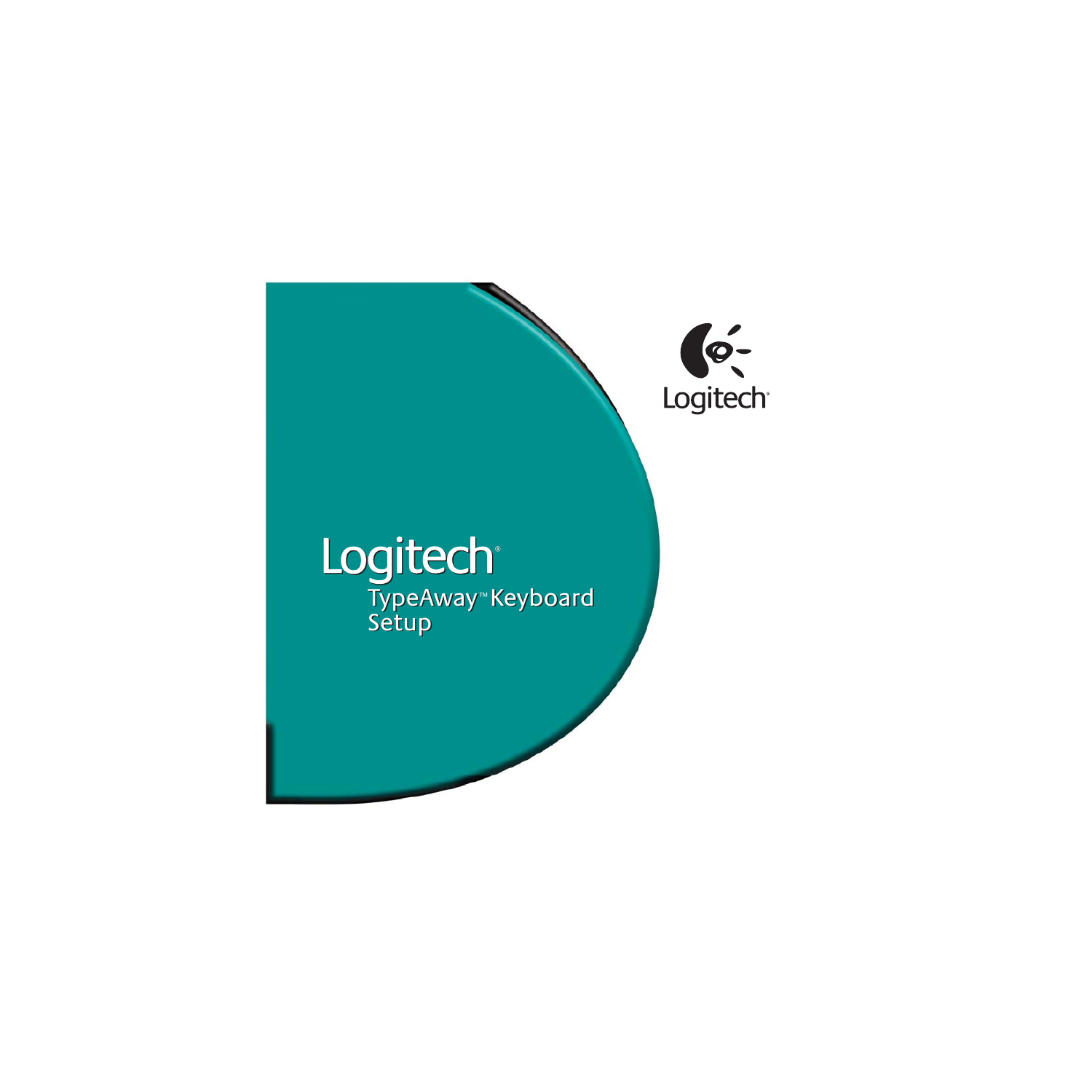## **Welcome!**

Congratulations on your purchase of the Logitech® TypeAway™ Keyboard. The Logitech® TypeAway™ keyboard is a slim, lightweight, and simple solution for typing text and accessing applications on your Palm™ handheld. Small and portable, you can conveniently take this keyboard wherever you are.

Before using the Logitech® TypeAway™ Keyboard, you must disable any other keyboard applications you may have on the Palm™ handheld. Then perform a HotSync® operation to back up the data. (Refer to the documentation that came with your Palm™ handheld for more information about performing a HotSync® operation.) Next, install the keyboard software on your computer. This software contains the required keyboard application for the Palm™ handheld and an online User's Guide.

## **Installing the Software**

The Logitech® TypeAway™ Keyboard requires that you install the software that is located on the Logitech® software CD-ROM in order to function. After installing, you should perform a HotSync® operation to transfer the software from your computer to the Palm™ handheld.

#### **For a Windows**®  **Installation**

- **1. Turn on the computer.**
- **2. Perform a HotSync**®  **operation to back up the data on your Palm**™ **handheld.** (Refer to the documentation that came with your Palm™ handheld for more information about performing a HotSync™ operation.)
- **3. Insert the Logitech**®  **TypeAway**™ **Software CD-ROM into the computer's CD-ROM drive.**
- **4. Follow the on-screen instructions to install the software on your computer.** If the Setup screen does not display, go to the Windows® Taskbar and click Start, then Run. Type D:\SETUP.EXE, where D: is the designation of the CD-ROM drive.) Follow the on-screen instructions to finish installing the software.
- **5. Perform another HotSync**®  **operation to transfer the keyboard software to the Palm**™ **handheld.** (Refer to the documentation that came with your Palm™ handheld for more information about performing a HotSync® operation.)
- **6. Reset the Palm**™ **handheld by tapping the Reset button on the screen.**
- **7. After resetting the Palm**™ **handheld, disable other keyboard drivers.** If you use other serial port devices on your Palm™ handheld, you must disable those drivers as well.
- **8. On the Palm**™ **handheld, tap the Logitech**®  **icon to launch the driver software.**
- **9. Turn off the Palm**™ **handheld and connect it to the Logitech**®  **TypeAway™ keyboard, as described in the section "Setting Up the Keyboard."**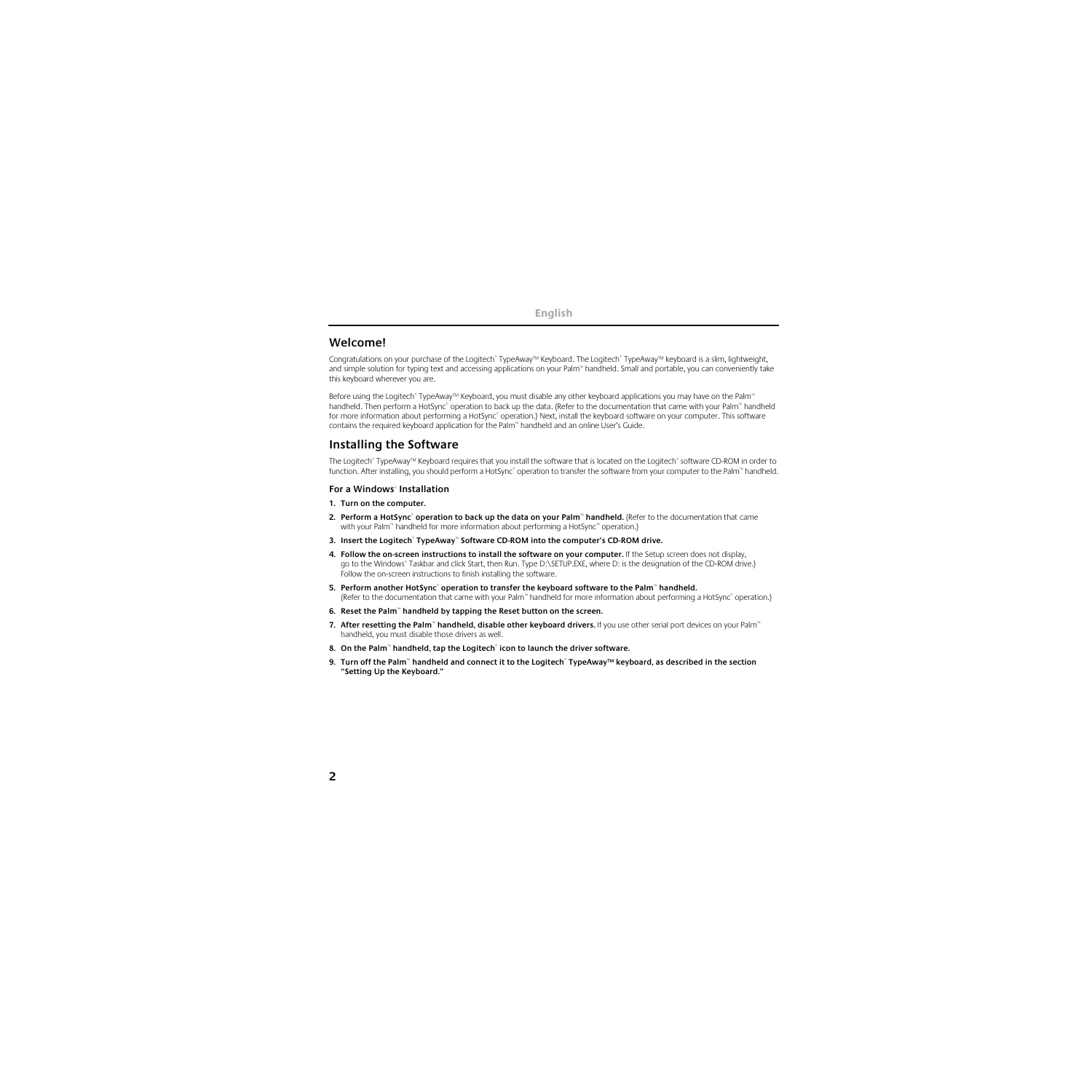#### **English**

#### **For a Macintosh**®  **Installation**

- **1. Turn on the computer, then perform a HotSync**®  **operation to back up the data on your handheld.** (Refer to your Palm™ handheld documentation.)
- **2. Insert the Logitech**®  **TypeAway**™ **software CD into the computer's CD ROM drive.** Open the CD by double-clicking its icon located on the desktop.
- **3. Open the "Macintosh" folder, then the "TypeAway Keyboard" folder.** Double-click "TypeAway.prc" to install that program.
- **4. Follow the on-screen instructions to finish software installation.**
- **5. Perform another HotSync**®  **operation to transfer the keyboard software application to your handheld.**  (Refer to the documentation that came with your Palm™ handheld for more information about performing a HotSync® operation.)
- **6. Reset the Palm**™ **handheld by tapping the Reset button on the screen.**
- **7. After resetting the Palm**™ **handheld, disable other keyboard drivers.** If you use other serial port devices on your Palm™ handheld, you must disable those drivers as well.
- **8. On the Palm**™ **handheld, tap the Logitech**®  **icon to launch the driver software.**
- **9. Turn off the Palm**™ **handheld and connect it to the Logitech**®  **TypeAway™ keyboard, as described in the section "Setting Up the Keyboard."**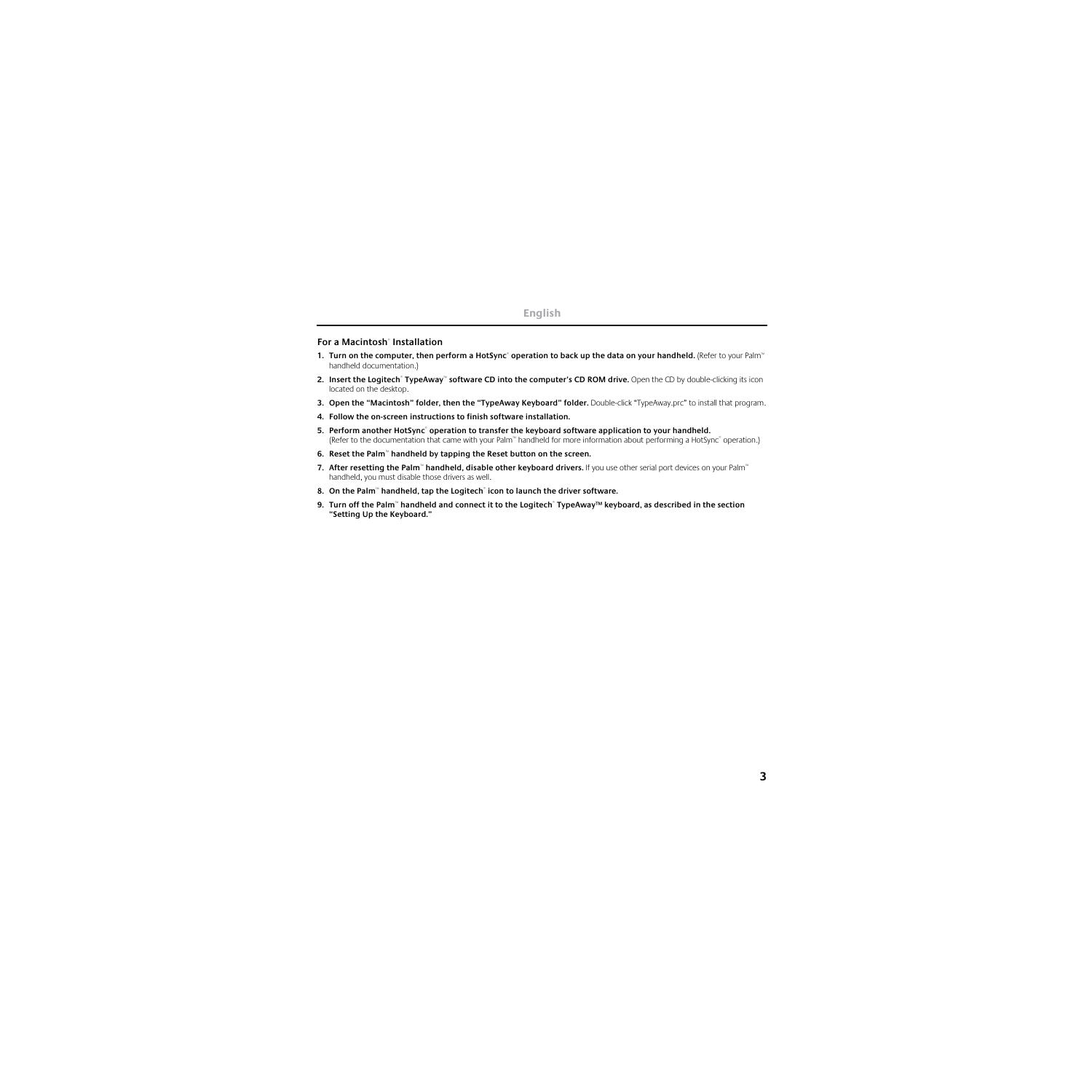# **Setting Up the Keyboard**

Connecting the Palm™ handheld to the keyboard is a simple operation.

- **1. Grasp the keyboard in your hands (A) and press the release button to open the keyboard (B).**
- **2. Lay the keyboard on a flat surface.**
- **3. Lift up the stand, pulling the metal support out so that the stand rests on the flat surface (C).**
- **4. Attach the Palm**™ **handheld by sliding it onto the stand (D).** The Palm™ handheld will turn on when you press a key on the keyboard.

If you are attaching a Palm™ m100 or Palm™ m500 series handheld, please pay special attention to how it connects to the keyboard stand, as the connection varies depending on the Palm™ handheld being used. The Palm™ Vx is shown here.

- **5. Rest the Palm**™ **handheld on the stand (E). Note** While the Palm™ handheld is connected to the keyboard, you will not be able to beam information.
- **6. With your finger tips, extend the thumb rests by pushing them towards the flat surface (F).**

# **Launching the Logitech**®  **Application Software**

- **1. On the Palm**™ **handheld, tap the Home icon to display the Applications Launcher.**
- **2. Tap the Logitech**®  **icon to display the Setup screen.**
- **3. Refer to the online User's Guide for more information about the Setup screen and how to use the Logitech**® **application software.** (See "Getting More Information" in this booklet for details about viewing the keyboard User's Guide installed on your computer.)



Thumb rest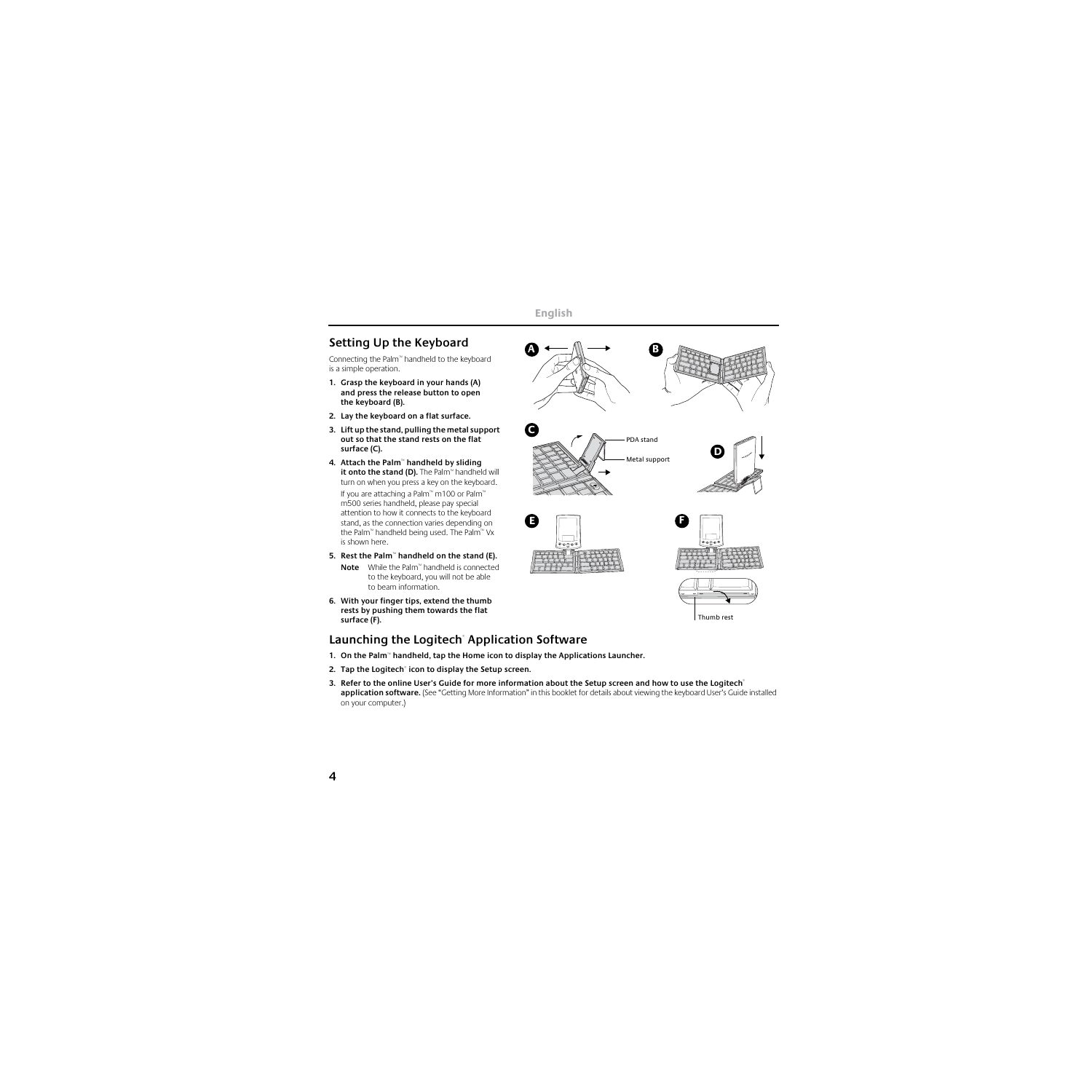## **Using the Keyboard**

To enhance your typing experience, the Logitech® TypeAway™ Keyboard comes equipped with an application to make your typing experience convenient and comfortable.

#### **General Keyboard Settings**

Using the Logitech® application on the Palm™ handheld, you can easily customize the hardware settings for your keyboard.

**1. On the Palm**™ **handheld, tap the Home icon to display the Applications Launcher.**

#### **2. Tap the Logitech**®  **icon.**

When the Logitech® setup screen displays, the following hardware settings display. You can customize each setting by tapping on your preference with a stylus.

**Keyboard status.** Enables the keyboard driver. The status must be [on] for your keyboard to work.

**Key clicks.** Sets an audible click each time a key is pressed. Removing the checkmark removes the audible click.

**Repeat delay.** Sets the initial delay after which a character is repeated when a key is held down.

**Repeat rate.** Sets the rate at which a character is repeated when a key is held down.

**Test keyboard.** Tests the settings you have chosen. Type characters into this field and adjust the settings as necessary.

#### **Shortcut Keys**

Using the Function (Fn) key, the Logitech® TypeAway™ keyboard features eight shortcut buttons to make accessing common Palm™ handheld applications more convenient.

**Applications.** Launches the Applications utility, from which you can launch any installed application.

**Date.** Launches the Date Book, which is used to schedule appointments and activities.

**Address.** Launches the Address Book, which holds the names, addresses, phone numbers and other information about your personal and business contacts.

**To Do.** Launches your To Do List, which is used to create reminders and prioritize your tasks.

**Memo.** Launches the Memo Pad, which provides a place to take general notes.

**Mail.** Launches Mail, which is used to send, receive and manage E-mail through the E-mail application on your desktop computer.

**Calc.** Launches Calc, which provides a basic calculator facility.

**Back Light.** Illuminates the Palm™ handheld's back light for use in the dark. Pressing the shortcut keys again will turn the light off.

The keyboard also features one touch instant access to commonly used commands on the Palm™ handheld: **Done**, **OK**, **Delete**, **Cancel**, **Menu**, **Find**, **New**, **Show**, **Details**, **Text Shortcuts**, and **Note**.

For information on using the shortcut keys, please see the online User's Guide. (See "Getting More Information" in this booklet for details about viewing the keyboard User's Guide installed on your computer.)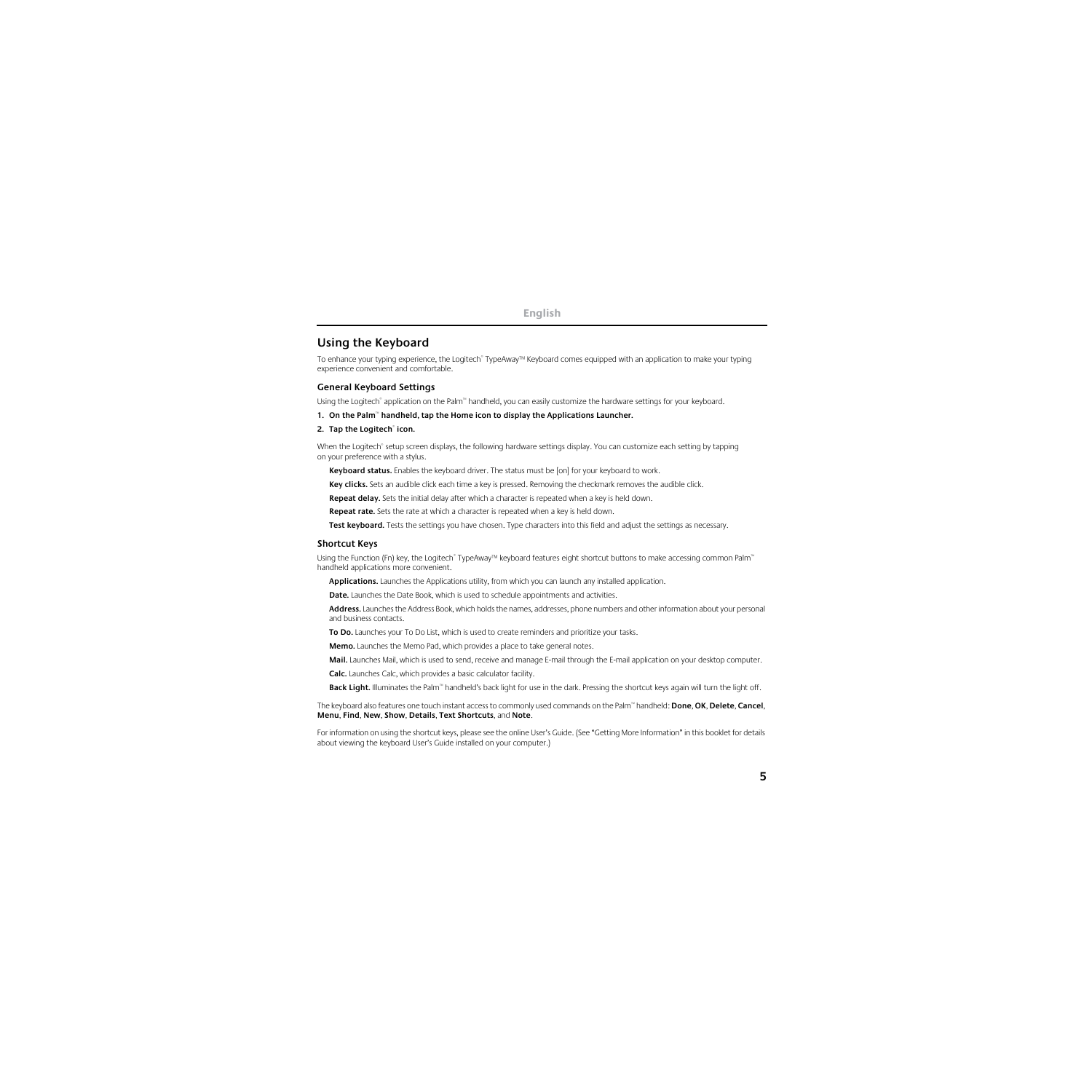# **Special Characters**

Using the Function (Fn) key, your Logitech® TypeAway™ keyboard makes it easy to type accented or other special characters.

- **1. Type the letter to which you want to add an accent.**
- **2. Press the Function (Fn) key combination for the type of accent you require.** For a complete list of what keys will produce accented or special characters when used with the Function (Fn) key, please see the online User's Guide. (See "Getting More Information" in this booklet for details about viewing the keyboard User's Guide installed on your computer.)

# **Customizing the Keyboard**

In addition to the shortcut keys, the Logitech® TypeAway™ keyboard software gives you the option to program ten additional shortcuts to the numeric keys on the keyboard. When one of these numeric keys are pressed after the Command (Cmd) key, the application you assigned to that key will launch.

- **1. On the Palm**™ **handheld, tap the Home icon to display the Applications Launcher.**
- **2. Tap the Logitech**®  **icon to display the Setup screen.**
- **3. Tap the Pick List icon and select CmdKeys. Ten Command functions will display.** Each command corresponds to a numeric key.
- **4. Select the Command number you wish to program.**
- **5. Tap the down arrow next to Command and the numeric key you wish to program.** A list of applications will appear.
- **6. Tap the application you wish to assign.** Repeat this procedure for any other keys you wish to assign. In addition, the Function key also provides easy access to the most common commands and international characters, displayed in blue on the keyboard.

# **Closing the Keyboard**

When you are finished using the Logitech® TypeAway™ keyboard, you can disconnect the Palm™ handheld and fold the keyboard up.

- **1. Gently disconnect the Palm**™ **handheld by pulling up (G).**
- **2. Lift the PDA stand off the flat surface, pushing the metal support back into place (H).**
- **3. Return the thumb rests to their original position.**
- **4. Gently lay down the PDA stand on the keyboard.**
- **5. Grasp the open keyboard in your hands and fold the keyboard sides together (I).**
- **6. Gently push the keyboard together until the sides click into place (J).**

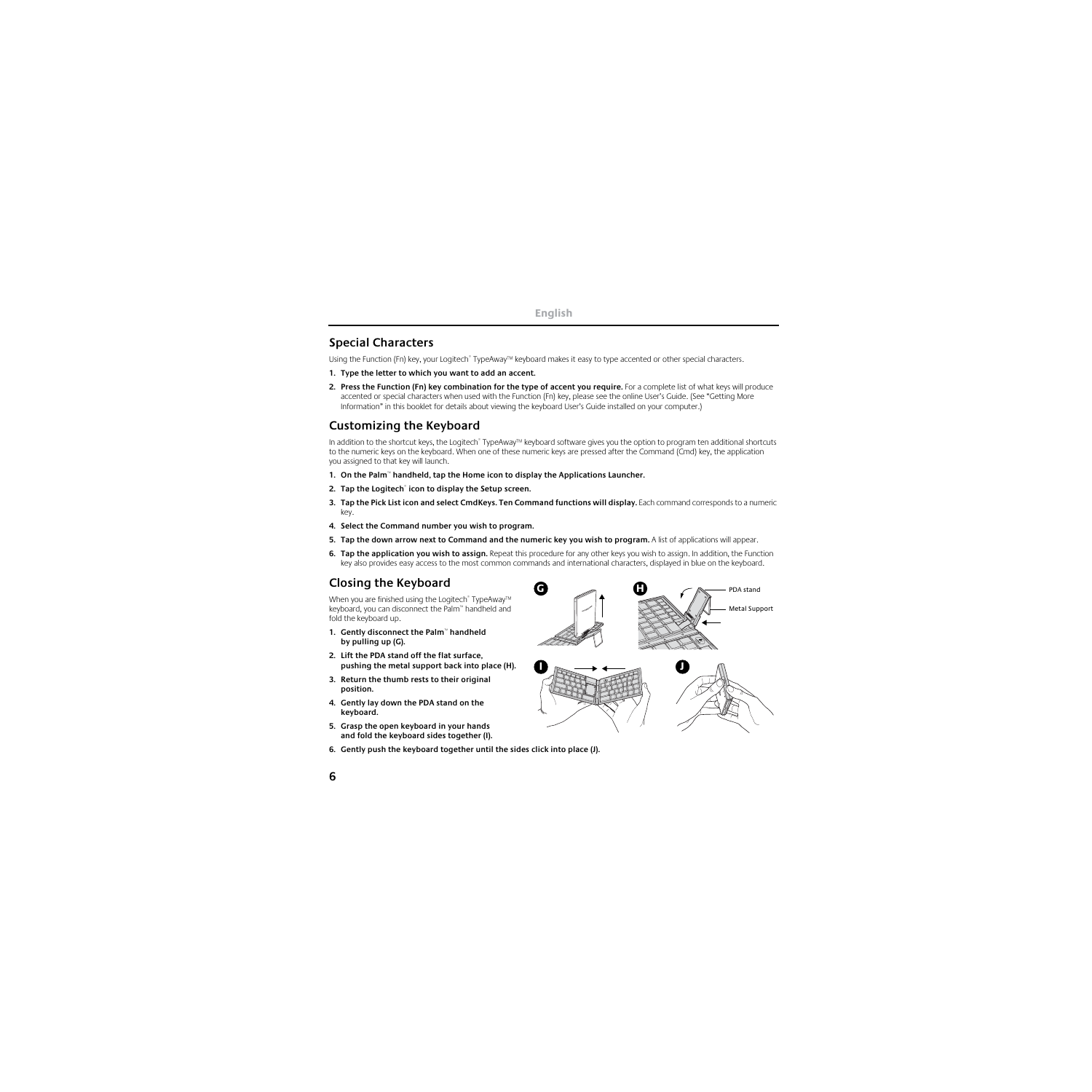## **Getting More Information**

To help you get the most from your keyboard, a User's Guide was copied onto your computer's hard drive during software installation. To view this Guide, do the following:

- **1. From the Windows**®  **Taskbar, select Start, Programs, Logitech TypeAway, then TypeAway User's Guide.**
- **2. The User's Guide displays on your screen.**
	- **Note** If you are installing the Logitech® software onto a Macintosh® computer, a User's Guide will not be copied onto the computer. You can view the contents of the README.TXT file on the Logitech® software CD-ROM for more information about using the Logitech® TypeAway™ Keyboard.

# **Important Ergonomic Information**

**THIS DEVICE IS NOT INTENDED FOR EXTENDED OR INTENSIVE USE.** Long periods of repetitive hand motions, incorrect body posture, and poor work habits may be associated with physical discomfort and injury to nerves, tendons, and muscles. To reduce the risk of such injuries, follow these precautions when using this device: 1) take frequent short breaks; 2) keep your wrists straight; 3) keep your wrists and shoulders relaxed; 4) avoid supporting your wrists on sharp edges; 5) be alert to signs of discomfort. If you feel pain, numbness, tingling, weakness, swelling, burning, cramping, or stiffness in your hands, wrists, arms, shoulders, neck, or back, see a qualified health professional.

# **Keyboard Warranty**

Your product comes with a limited warranty and is FCC compliant. For more information, refer to the online User's Guide on your hard disk.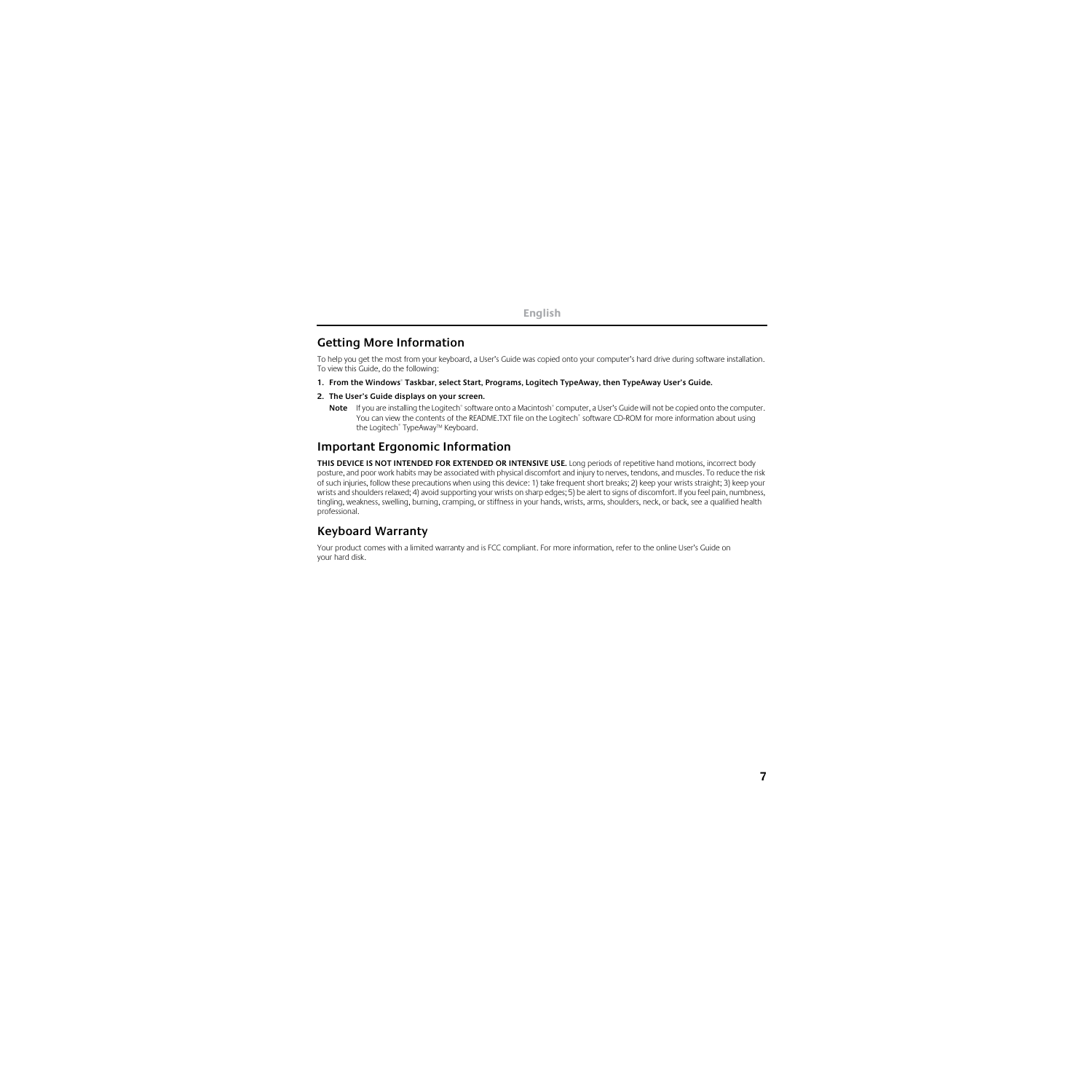

## **Logitech**®  **on the world wide web: www.logitech.com**

©2001 Logitech. All rights reserved. Logitech, the Logitech logo, and other Logitech marks are owned by Logitech and may be registered. All other trademarks are the property of their respective owners. Logitech assumes no responsibility for any errors that may appear in this manual. Information contained herein is subject to change without notice.

HotSync is a registered trademark of Palm, Inc. Palm and the Palm logo are trademarks of Palm, Inc.

Part number: **622958-0403**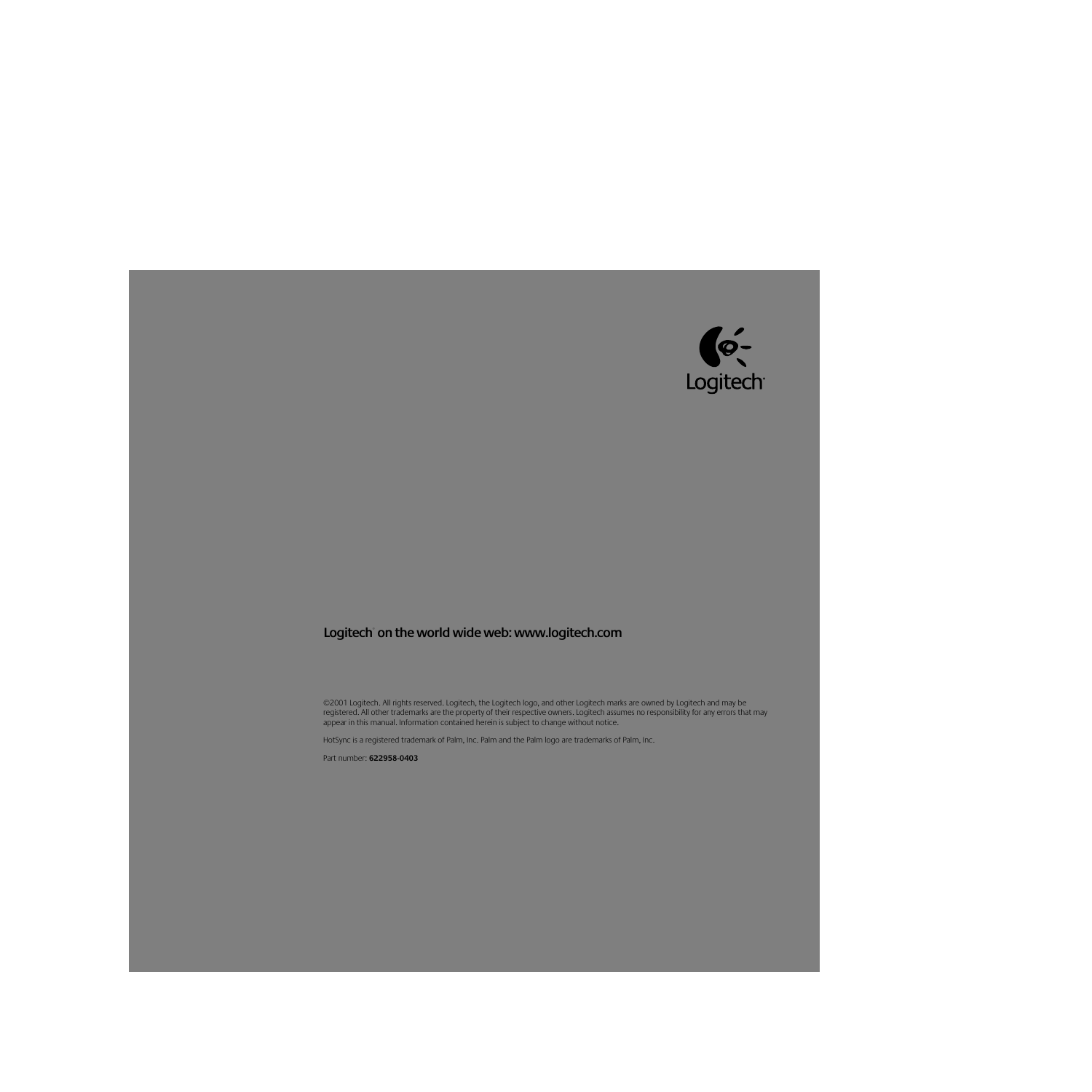### **Bienvenue!**

Vous venez d'acquérir le clavier TypeAway™ de Logitech® et nous vous en félicitons! Le clavier mince et léger TypeAway™ de Logitech® est une solution simple permettant de taper du texte et d'accéder aux applications de votre ordinateur de poche Palm™. Petit et portatif, ce clavier peut vous suivre dans tous vos déplacements.

Avant d'utiliser le clavier TypeAway™ de Logitech®, vous devez désactiver toutes les applications clavier se trouvant sur le Palm™. Effectuez une opération HotSync® pour effectuer une copie de sauvegarde des données. (Reportez-vous à la documentation fournie avec votre Palm™ pour de plus amples informations sur l'exécution d'une opération HotSync®.) Installez ensuite le logiciel du clavier sur votre ordinateur. Ce logiciel contient l'application clavier requise pour le Palm™ et un Guide de l'utilisateur en ligne.

## **Installation du logiciel**

Pour utiliser le clavier TypeAway™ de Logitech®, vous devez installer le CD-ROM correspondant de Logitech®. Après l'installation, vous devez effectuer une opération HotSync® pour transférer le logiciel de votre ordinateur sur le Palm™.

#### **Pour une installation Windows**®

- **1. Mettez votre ordinateur sous tension.**
- **2. Effectuez une opération HotSync**®  **pour faire une copie de sauvegarde des données sur votre Palm**™**.** (Reportez-vous à la documentation fournie avec votre Palm™ pour de plus amples informations sur l'exécution d'une opération HotSync™.)
- **3. Insérez le CD-ROM du logiciel TypeAway**™ **de Logitech**®  **dans le lecteur de CD-ROM de l'ordinateur.**
- **4. Suivez les instructions qui s'affichent à l'écran pour installer le logiciel sur votre ordinateur.** Si l'écran d'installation ne s'affiche pas, cliquez sur Start dans la barre des tâches Windows", puis sur Run. Tapez ensuite D:\SETUP.EXE, où D: désigne le lecteur de CD-ROM.) Suivez les instructions qui s'affichent à l'écran pour terminer l'installation du logiciel.
- **5. Effectuez une autre opération HotSync**®  **pour transférer le logiciel du clavier sur le Palm**™**.** (Reportez-vous à la documentation fournie avec votre Palm™ pour de plus amples informations sur l'exécution d'une opération HotSync® .)
- **6. Réinitialisez votre Palm**™ **en tapant sur le bouton Reset de l'écran.**
- **7. Après la réinitialisation du Palm**™**, désactivez les autres programmes de gestion du clavier.** Si vous utilisez d'autres dispositifs dotés de port série sur votre Palm™, vous devez également désactiver ces programmes.
- **8. Sur le Palm**™**, tapez sur l'icône Logitech**®  **pour lancer le programme de gestion.**
- **9. Mettez le Palm**™ **hors tension, puis branchez-le sur le clavier TypeAway™ de Logitech**® **, comme décrit dans la section Installationdu clavier.**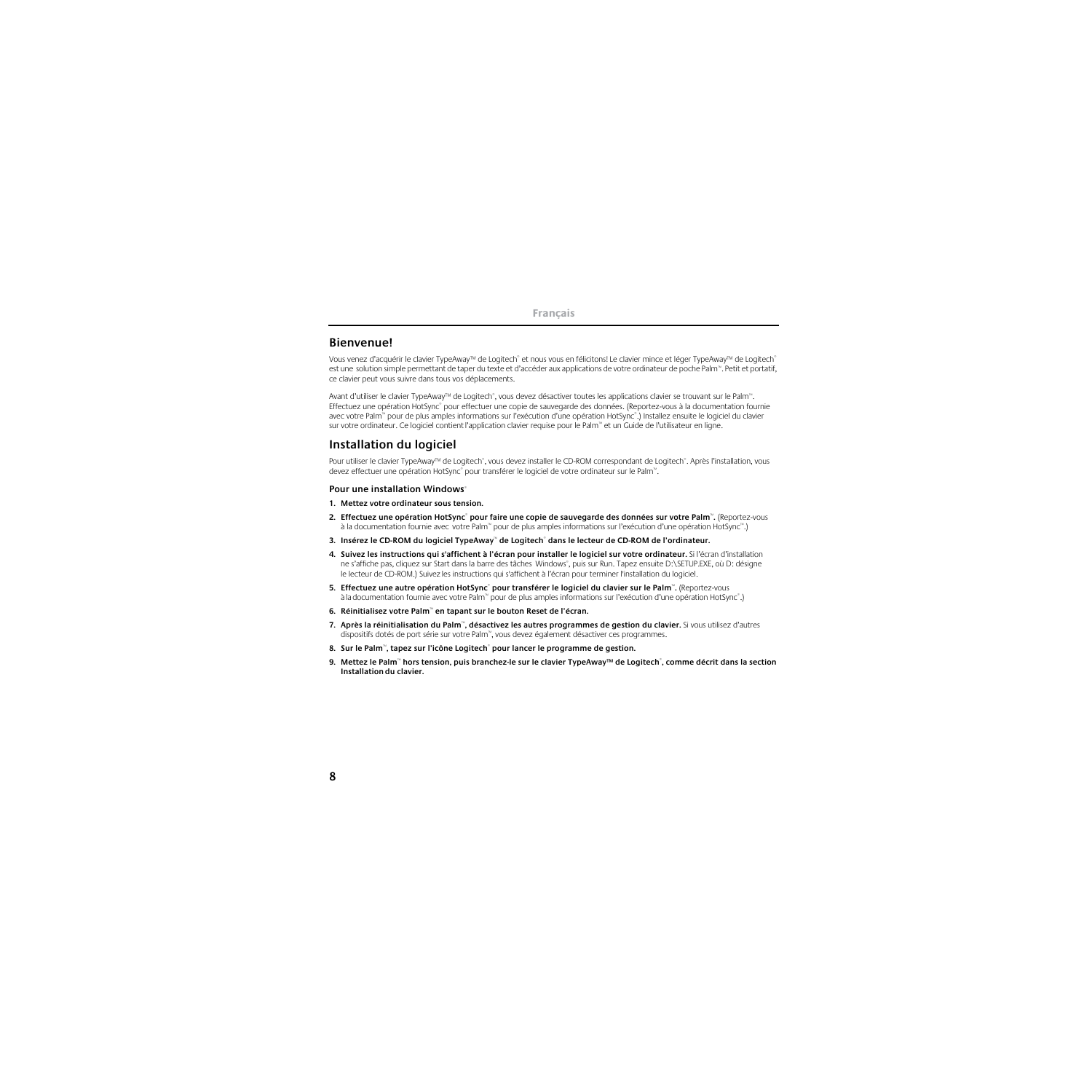#### **Pour une installation Macintosh**®

- **1. Mettez l'ordinateur sous tension, puis effectuez une opération HotSync**®  **pour effectuer une copie de sauvegarde des données sur votre PDA.** (Reportez-vous à la documentation de votre Palm™.)
- **2. Insérez le CD du logiciel TypeAway™ de Logitech® dans le lecteur de CD-ROM de l'ordinateur. Ouvrez le CD en cliquant** deux fois sur son icône se trouvant sur le bureau.
- **3. Ouvrez le dossier Macintosh, puis le dossier TypeAway Keyboard.** Cliquez deux fois sur TypeAway.prc pour installer le programme.
- **4. Suivez les instructions qui s'affichent à l'écran pour terminer l'installation.**
- **5. Effectuez une autre opération HotSync<sup>®</sup> pour transférer l'application du clavier sur votre PDA. (Reportez-vous** à la documentation fournie avec votre Palm™ pour de plus amples informations sur l'exécution d'une opération HotSync® .)
- **6. Réinitialisez le Palm**™ **en tapant sur le bouton Reset de l'écran.**
- **7. Après la réinitialisation du Palm**™**, désactivez les autres programmes de gestion du clavier.** Si vous utilisez d'autres dispositifs dotés de port série sur votre Palm™, vous devez également désactiver ces programmes.
- **8. Sur le Palm**™**, tapez sur l'icône Logitech**®  **pour lancer le programme de gestion.**
- **9. Mettez le Palm**™ **hors tension, puis branchez-le sur le clavier TypeAway™ de Logitech**® **, comme décrit dans la section Installation du clavier.**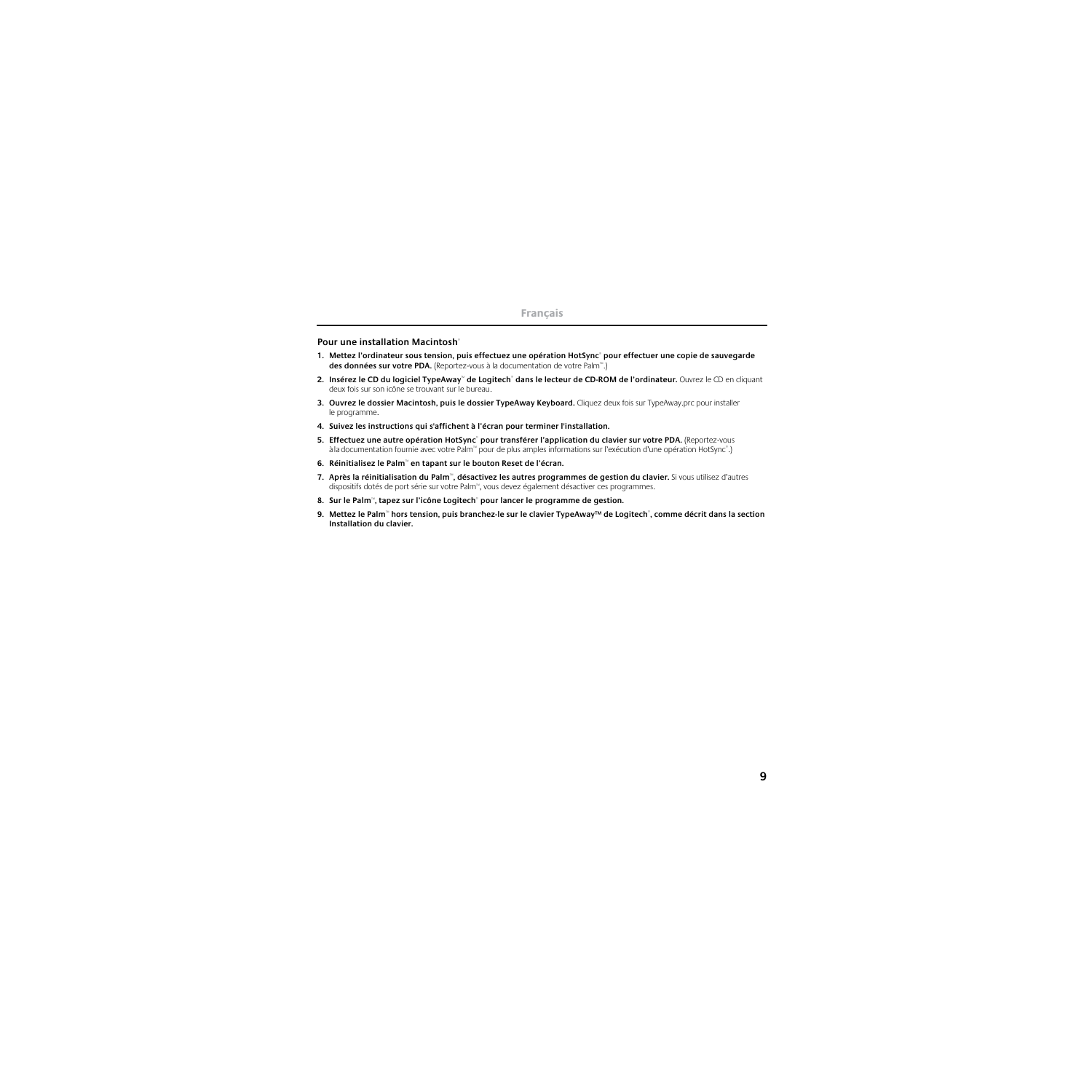# **Installation du clavier**

La connexion du Palm™ au clavier est une opération simple.

- **1. Prenez le clavier dans vos mains (A) et appuyez sur le bouton pour ouvrir le clavier (B).**
- **2. Posez le clavier sur une surface plane.**
- **3. Soulevez le socle en tirant sur le support métallique de manière à ce que le socle repose sur la surface plane (C).**
- **4. Fixez le Palm**™ **en le faisant glisser sur le socle (D).** Le Palm™ se met sous tension lorsque vous appuyez sur une touche du clavier.

Si vous fixez un Palm™ série m100 ou un Palm™ série m500, prêtez une attention particulière à la manière dont il se raccorde au socle du clavier, car le mode de raccordement varie selon le Palm™ utilisé. Le Palm™ Vx estreprésenté ici.

**5. Posez le Palm**™ **sur le socle (E).**

**Remarque** Lorsque le Palm™ est raccordé au clavier, vous ne pouvez pas envoyer d'informations par infra-rouge (beam).

**6. Du bout des doigts, déployez les repose-pouce en les poussant vers la surface plane (F).**

## **Lancement de l'application Logitech**®

- **1. Sur le Palm**™**, tapez sur l'icône Home pour afficher le programme de lancement des applications.**
- **2. Tapez sur l'icône Logitech**®  **pour afficher l'écran d'installation.**
- **3. Reportez-vous au Guide de l'utilisateur en ligne pour de plus amples informations sur l'écran d'installation et sur le mode d'utilisation du logiciel Logitech**® **.** (Consultez la section Pour de plus amples informations de ce guide pour obtenir des détails sur l'affichage du Guide de l'utilisateur du clavier installé sur votre ordinateur.)

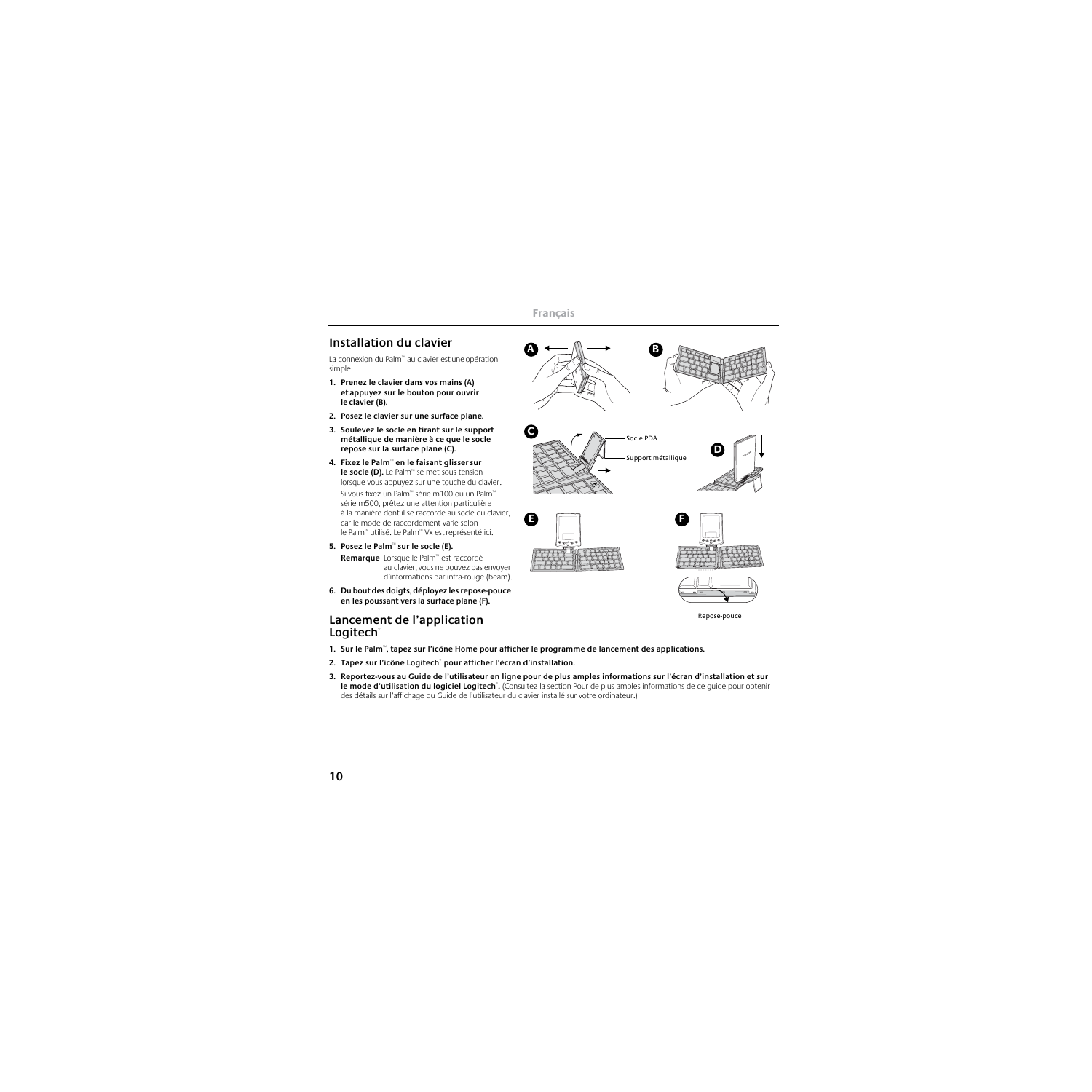## **Utilisation du clavier**

Pour améliorer votre frappe, le clavier TypeAway™ de Logitech® est doté d'une application assurant une frappe aisée et confortable.

#### **Paramètres généraux du clavier**

Grâce à l'application Logitech® du Palm™, vous pouvez facilement personnaliser les paramètres matériels de votre clavier.

#### **1. Sur le Palm**™**, tapez sur l'icône Home pour afficher le programme de lancement des applications.**

#### **2. Tapez sur l'icône Logitech**® **.**

Lorsque vous êtes sur l'écran d'installation Logitech®, les paramètres matériels suivants s'affichent. Vous pouvez personnaliser tous les paramètres en tapant sur votre préférence avec un stylet.

**Keyboard status.** Active le programme de gestion du clavier. Le statut doit être [on] pour que votre clavier fonctionne.

**Key clicks.** Définit un clic audible chaque fois que vous appuyez sur une touche. Si vous supprimez la coche, cette fonction sera désactivée.

**Repeat delay.** Définit le temps écoulé entre le moment où une touche est maintenue enfoncée et le moment où un caractère est répété.

**Repeat rate.** Définit la vitesse à laquelle un caractère est répété lorsqu'une touche est maintenue enfoncée.

**Test keyboard.** Teste les paramètres que vous avez sélectionnés. Tapez les caractères dans ce champ et réglez les paramètres si nécessaire.

#### **Touches de raccourci**

Grâce à la touche Function (Fn), le clavier TypeAway™ de Logitech® possède huit boutons de raccourci permettant un accès aisé aux applications courantes du Palm™.

**Applications.** Lance l'utilitaire Applications à partir duquel vous pouvez ouvrir toute application installée.

**Date.** Lance Date Book, qui est utilisé pour fixer les rendez-vous et planifier des activités.

**Address.** Lance Address Book, qui contient les noms, adresses, numéros de téléphone et autres informations sur vos contacts personnels et professionnels.

**To Do.** Lance votre To Do List, qui sert à créer des mémos et à classer vos tâches selon leur priorité.

**Memo.** Lance Memo Pad, qui procure un espace pour écrire vos notes.

**Mail.** Lance Mail, qui est utilisé pour envoyer, recevoir et gérer le courrier électronique via l'application du bureau prévue à cet effet.

**Calc.** Lance Calc, qui fournit une calculatrice de base.

**Back Light.** Illumine l'écran du Palm™ pour l'utiliser dans l'obscurité. Pour éteindre le rétroéclairage, appuyez à nouveau sur les touches de raccourci.

Le clavier possède également un accès direct aux commandes couramment utilisées sur le Palm™: **Done**, **OK**, **Delete**, **Cancel**, **Menu**, **Find**, **New**, **Show**, **Details**, **Text Shortcuts** et **Note**.

Pour de plus amples informations sur l'utilisation des touches de raccourci, consultez le Guide de l'utilisateur en ligne. (Consultez la section Pour de plus amples informations de ce guide pour obtenir des détails sur l'affichage du Guide de l'utilisateur du clavier installé sur votre ordinateur.)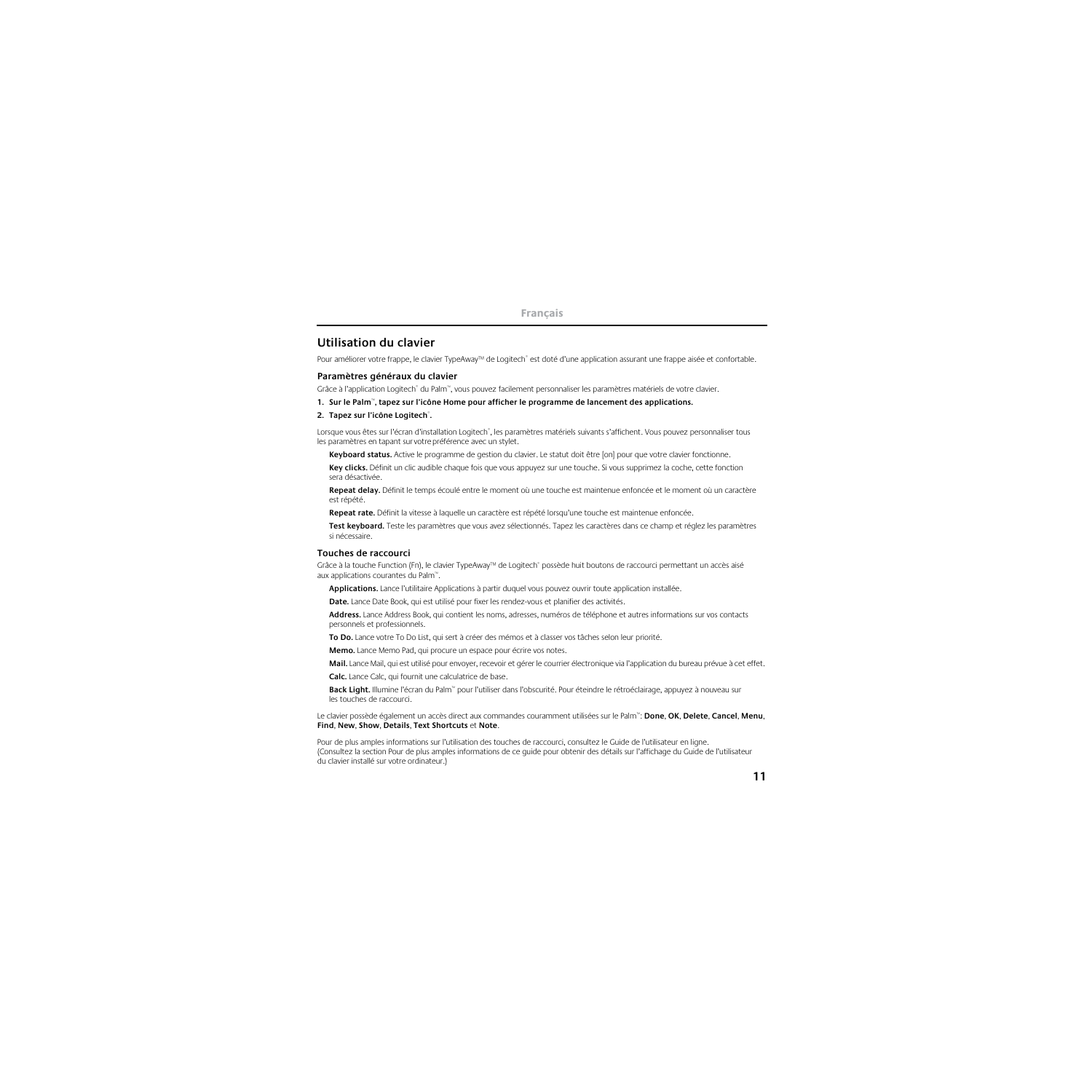# **Caractères spéciaux**

Grâce à la touche Function (Fn), votre clavier TypeAway™ de Logitech® facilite la frappe des caractères accentués et autres caractères spéciaux.

- **1. Tapez la lettre à laquelle vous souhaitez ajouter un accent.**
- **2. Appuyez sur la combinaison de touches Function (Fn) pour le type d'accent requis.** Pour obtenir une liste complète des touches produisant des caractères accentués ou spéciaux lorsqu'elles sont utilisées avec la touche Function (Fn), consultez le Guide de l'utilisateur en ligne. (Consultez la section Pour de plus amples informations de ce guide pour obtenir des détails sur l'affichage du Guide de l'utilisateur du clavier installé sur votre ordinateur.)

# **Personnalisation du clavier**

Outre les touches de raccourci, le logiciel du clavier TypeAway™ de Logitech® permet de programmer dix touches de raccourci supplémentaires versles touches numériques du clavier. Lorsque vous appuyez sur une de ces touches numériques après la touche Command (Cmd), l'application que vous avez affectée à cette touche est lancée.

- **1. Sur le Palm**™**, tapez sur l'icône Home pour afficher le programme de lancement des applications.**
- **2. Tapez sur l'icône Logitech**®  **pour afficher l'écran d'installation.**
- **3. Tapez sur l'icône Pick List et sélectionnez CmdKeys. Dix fonctions Command s'affichent.** Chaque commande correspond à une touche numérique.
- **4. Sélectionnez le numéro de commande à programmer.**
- **5. Tapez sur la flèche pointant vers le bas située près de la touche Command et sur la touche numérique à programmer.**  Une liste d'applications s'affiche.
- **6. Tapez sur l'application à affecter.** Répétez cette procédure pour toutes les autres touches à affecter. De plus, la touche Function fournit également un accès aisé aux commandes les plus courantes et aux caractères internationaux affichés en bleu sur le clavier.

# **Fermeture du clavier**

Lorsque vous avez terminé d'utiliser le clavier TypeAway™ de Logitech®, vous pouvez déconnecter le Palm™ et replier le clavier.

- **1. Déconnectez délicatement le Palm**™ **en le tirant vers le haut (G).**
- **2. Enlevez le socle PDA de la surface plate, en replaçantle support métallique dans son logement (H).**
- **3. Remettez les repose-pouces dans leur position d'origine.**
- **4. Posez doucement le socle PDA à plat sur le clavier.**
- **5. Prenez le clavier ouvert dans vos mains etpliez-le en rabattant ses deux côtés (I).**



**6. Poussez doucement sur les deux côtés du clavier jusqu'à ce vous entendiez un clic (J).**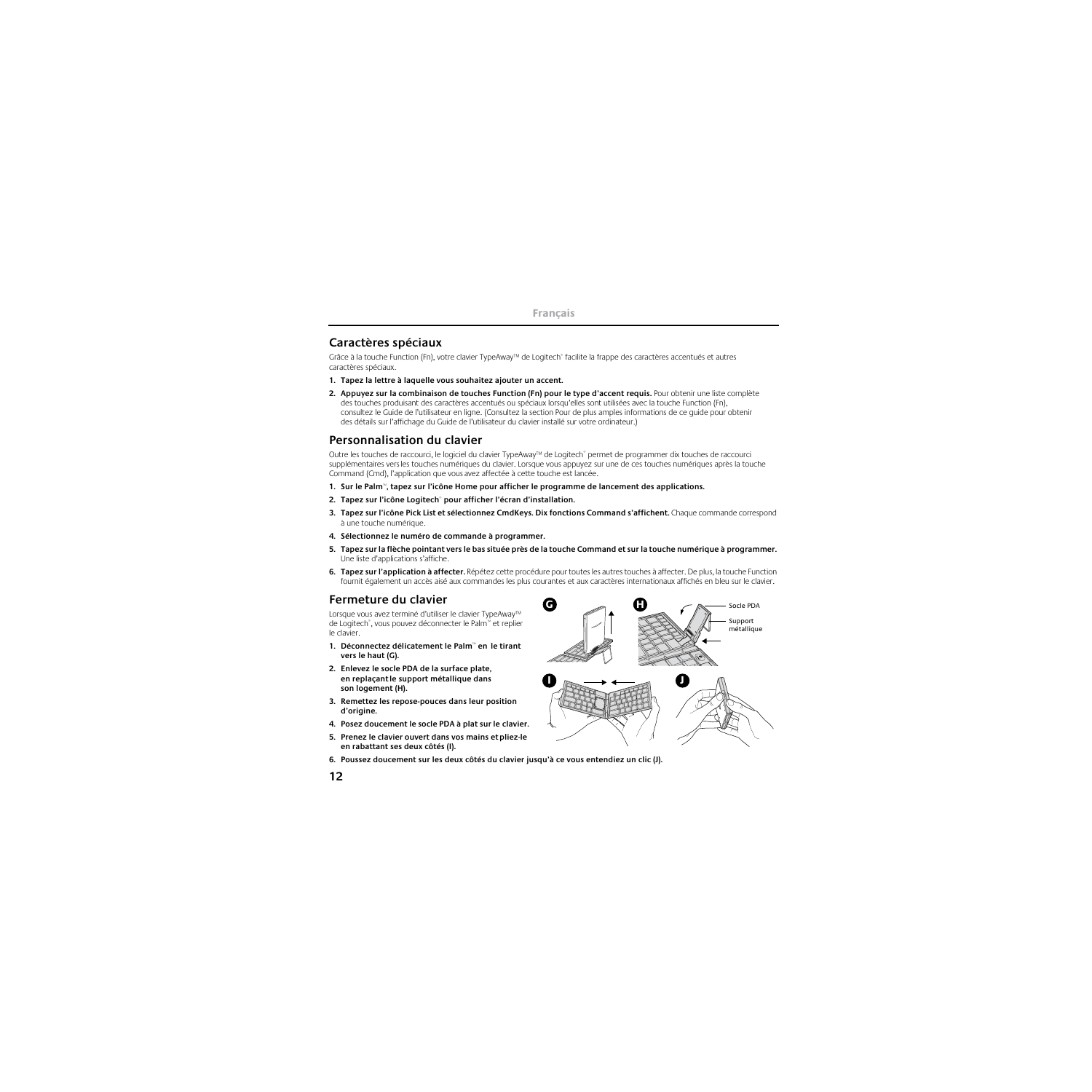## **Pour de plus amples informations**

Pour vous aider à tirer le meilleur parti de votre clavier, un Guide de l'utilisateur a été copié sur le disque dur de votre ordinateur lors de l'installation du logiciel. Pour afficher ce guide, procédez comme suit:

- **1. Dans la barre des tâches Windows**® **, sélectionnez Start, Programs, Logitech TypeAway, puis TypeAway User's Guide.**
- **2. Le Guide de l'utilisateur s'affiche à l'écran.**
	- **Remarque** Si vous installez le logiciel Logitech® sur un ordinateur Macintosh®, le Guide de l'utilisateur n'est pas copié sur l'ordinateur. Vous pouvez voir le contenu du fichier README.TXT sur le CD-ROM du logiciel Logitech® pour obtenir de plus amples informations sur l'utilisation du clavier TypeAway™ de Logitech®.

## **Informations importantes relatives au confort**

Des tâches répétitives effectuées pendant de longues périodes et un espace de travail mal agencé peuvent entraîner de l'inconfort, voire des blessures au niveau des nerfs, des tendons et des muscles. Si vous ressentez des douleurs, des engourdissements, des gonflements, des crampes, des raideurs ou des sensations de brûlure, au niveau des mains, des poignets, des bras, des épaules, du cou ou du dos, consultez votre médecin. Pour plus d'informations, veuillez consulter le guide Logitech et votre confort sur le site Web de Logitech® à l'adresse suivante: **http://www.logitech.com/comfort**.

## **Garantie du clavier**

Votre produit est livré avec une garantie limitée, et il est conforme FCC. Pour de plus amples informations, consultez le Guide de l'utilisateur situé sur votre disque dur.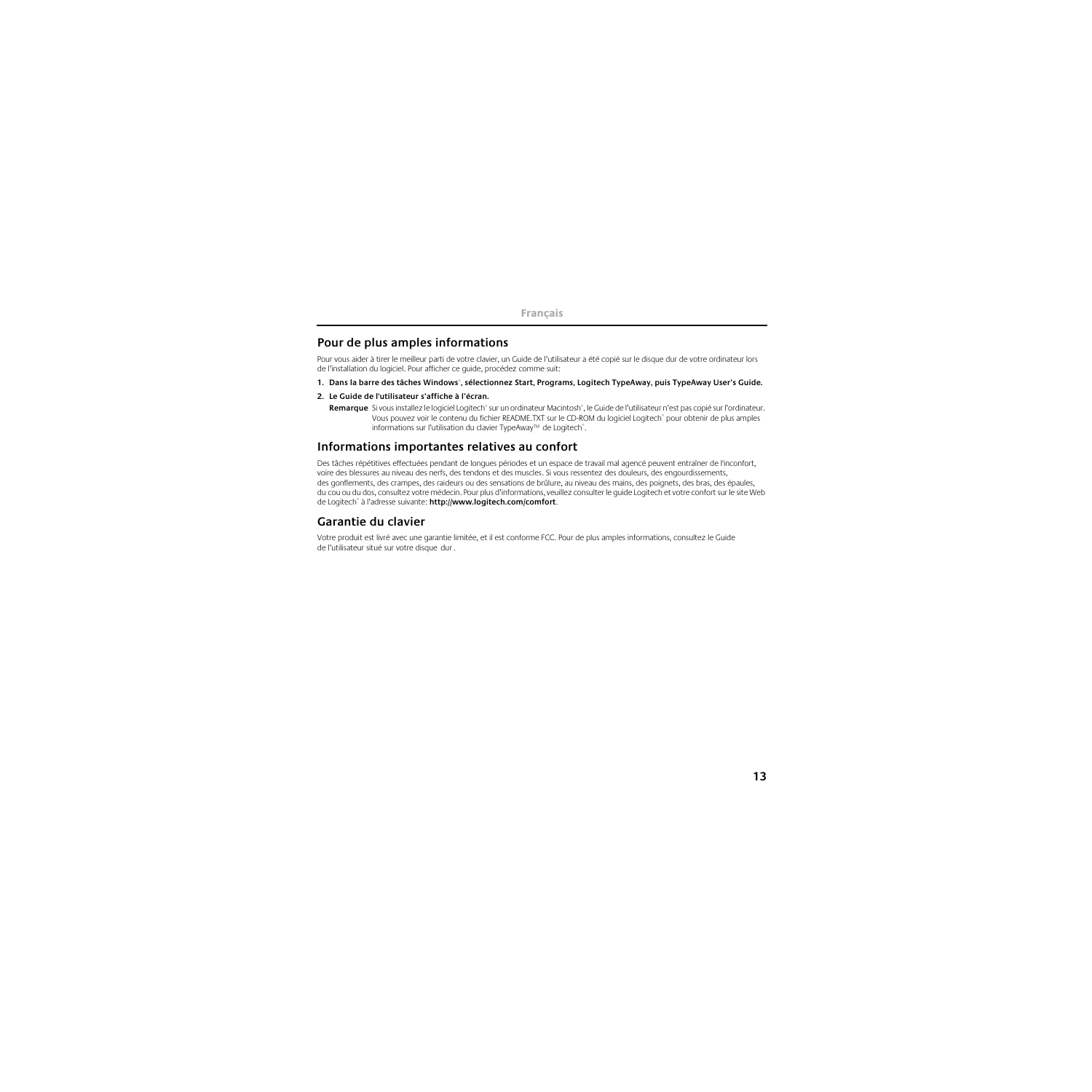**Limited Warranty.** Logitech warrants that any hardware product accompanying this documentation shall be free from significant<br>defects in material and workmanship for a period of one (1) year from the date of purchase. Log and is limited to the original purchaser. This warranty gives you specific legal rights, and you may also have other rights which vary under<br>Jocal Jaws

**Remedies.** Logitech's entire liability and your exclusive remedy for any breach of warranty shall be, at Logitech's option, to: (a) repair<br>or replace the hardware, provided that the hardware is returned to the point of pu original warranty period or thirty (30) days whichever is longer. These remedies are void if failure of the bardware has resulted from accident, abuse, or misapplication.

**DISCLAIMER OF WARRANTY.** THE WARRANTIES EXPRESSLY SET FORTH IN THIS AGREEMENT REPLACE ALL OTHER WARRANTIES. LOGITECH AND ITS SUPPLIERS EXPRESSLY DISCLAIM ALL OTHER WARRANTIES, INCLUDING, BUT NOT LIMITED TO, THE IMPLIED WARRANTIES OF MERCHANTABILITY AND FITNESS FOR A PARTICULAR PURPOSE AND NONINFRINGEMENT OF THIRD-PARTY RIGHTS WITH RESPECT TO THE HARDWARE. NO LOGITECH DEALER, AGENT, OR EMPLOYEE IS AUTHORIZED TO MAKE ANY MODIFICATION, EXTENSION, OR ADDITION TO THIS WARRANTY. Some jurisdictions do not allow limitations on how long an implied warranty lasts, so the above limitation may not apply to you.

**LIMITATION OF LIABILITY.** IN NO EVENT WILL LOGITECH OR ITS SUPPLIERS BE LIABLE FOR ANY COSTS OF PROCUREMENT OF SUBSTITUTE PRODUCTS OR SERVICES, LOST PROFITS, LOSS OF INFORMATION OR DATA, OR ANY OTHER SPECIAL, INDIRECT, CONSEQUENTIAL, OR INCIDENTAL DAMAGES ARISING IN ANY WAY OUT OF THE SALE OF, USE OF, OR INABILITY TO USE ANY LOGITECH PRODUCT OR SERVICE, EVEN IF LOGITECH HAS BEEN ADVISED OF THE POSSIBILITY OF SUCH DAMAGES. IN NO CASE SHALL LOGITECH'S AND ITS SUPPLIERS' TOTAL LIABILITY EXCEED THE ACTUAL MONEY PAID FOR THE LOGITECH PRODUCT OR SERVICE GIVING RISE TO THE LIABILITY. Some jurisdictions do not allow the exclusion or limitation of incidental or consequential damages, so the above limitation or exclusion may not apply to you. The above limitations will not apply in case of personal injury where and to the extent that applicable law requires such liability.